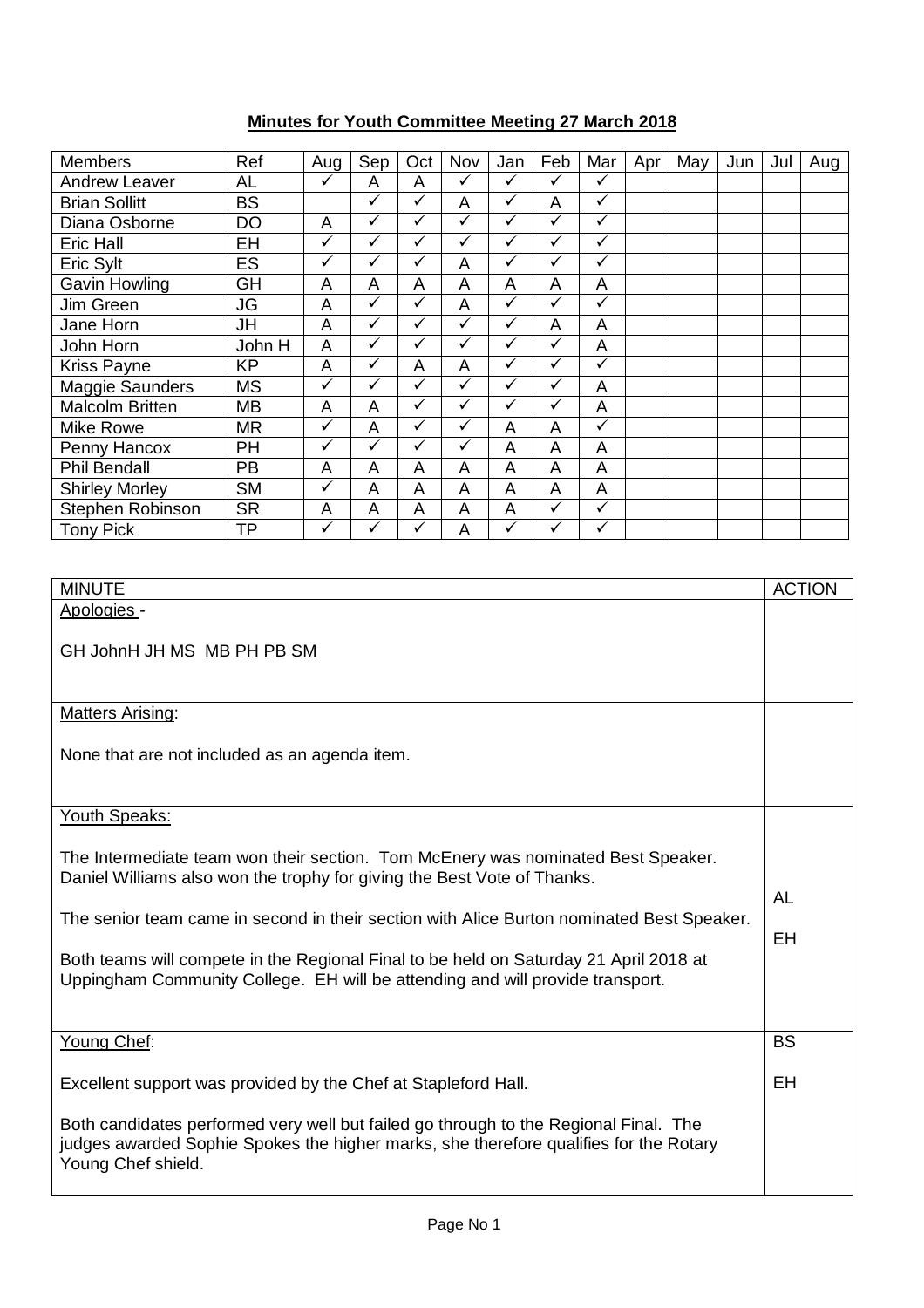| Young Musician:                                                                                                                       | MS,       |  |  |
|---------------------------------------------------------------------------------------------------------------------------------------|-----------|--|--|
| Attention was drawn to the response from Jill Wallis who stated that it is:                                                           | <b>PH</b> |  |  |
| - a big undertaking to prepare children for competitions such as Rotary's Young Musician                                              |           |  |  |
| - increasingly difficult to get parents to commit to dates and support for the essential<br>practice sessions                         |           |  |  |
| - advertising should focus on social media and be backed by schools, if they can commit to<br>becoming directly involved              |           |  |  |
| It was also pointed out that music no longer features in the core curriculum.                                                         |           |  |  |
| Further discussion was deferred until MS can be present.                                                                              |           |  |  |
| Young Citizen:                                                                                                                        | <b>MR</b> |  |  |
| MR reported that there has been one entry from the Hub. The entry is from an SEN<br>student.                                          |           |  |  |
| There is also the possibility of an entry from MV16.                                                                                  |           |  |  |
|                                                                                                                                       |           |  |  |
| Young Writer:                                                                                                                         | MS, MR    |  |  |
| MS has received 12+ poems from one primary school. While the best is judged to be quite<br>good the others are of 'variable' quality. |           |  |  |
| Young Designer:                                                                                                                       | GH, EH    |  |  |
| No immediate action required. ES to contact DW to set process of entry in motion.                                                     | <b>TP</b> |  |  |
| Young Photographer:                                                                                                                   | <b>MR</b> |  |  |
| EH confirmed that the cut-off date for submission of entries is 29 March 2018.                                                        |           |  |  |
| Young Artist:                                                                                                                         | MS, EH,   |  |  |
| Long Field Academy is intending to submit entries.                                                                                    | <b>MR</b> |  |  |
| <b>Rotary Stars</b>                                                                                                                   | <b>PH</b> |  |  |
| TP to keep in touch with PH.                                                                                                          | <b>TP</b> |  |  |